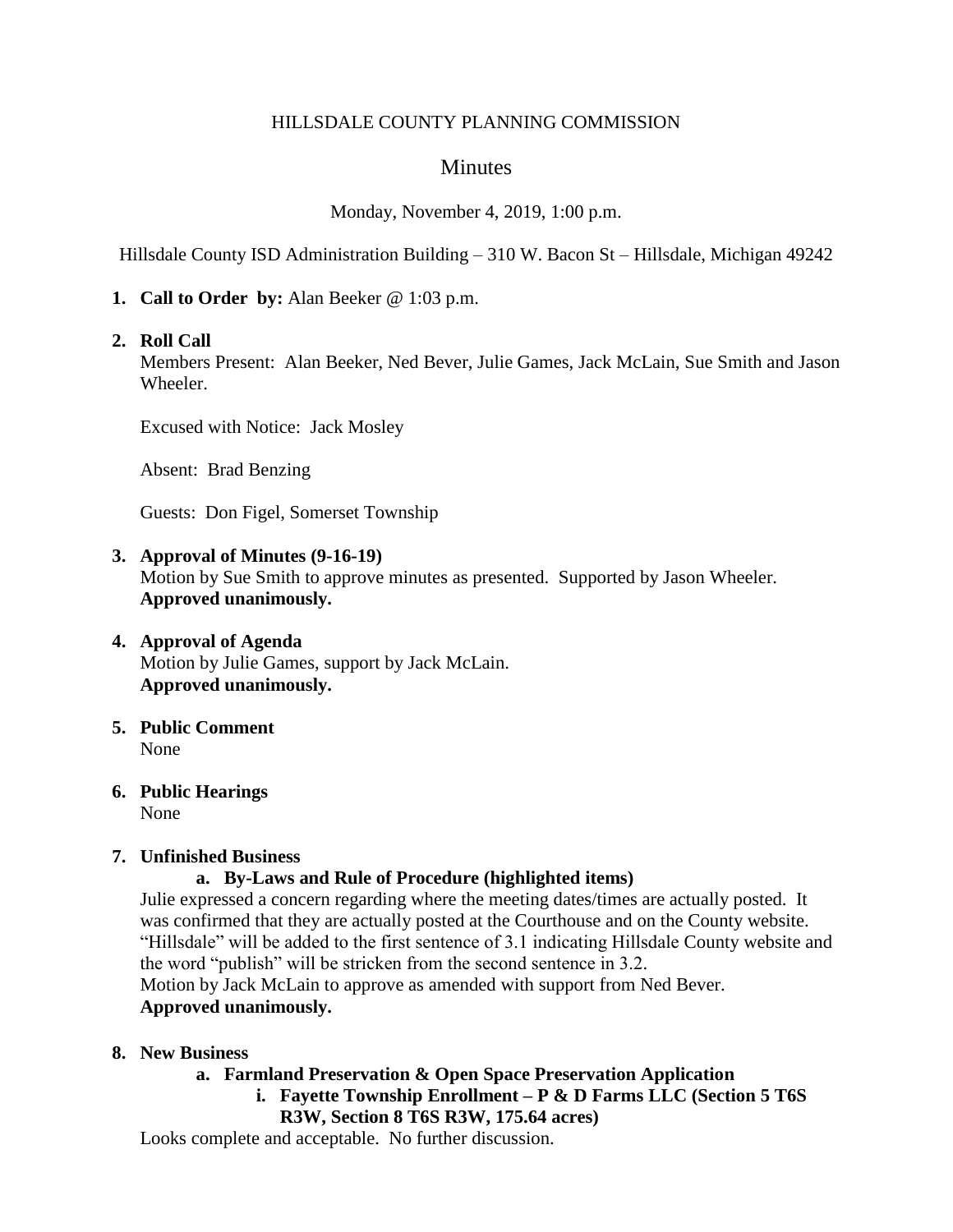Motion by Julie Games to approve the PA116 application as presented. Supported by Sue Smith.

## **Approved unanimously.**

# **b. Somerset Township Ordinance Number 2019-3**

Don Fiegel was present from Somerset Township and explained the purpose of the amendment as adding sawmill and give definition. Whereas small farms with sawmills would be allowed. All cost would be bore by the owner. This is not an area of real growth. This will allow for short run material or anything that may be needed for personal use on the farm. One sawmill does currently exist and as soon as he cleans up, they will then allow it. Jack McLain expressed his concern about no specifications being included regarding the size, type or hp of the mills. This could create a noise concern. Alan Beeker suggested that if this did become an issue that the Township amend the Ordinance at that time. Motion by Julie Games, support by Sue Smith to approved the Ordinance as presented. **Approved with the exception of Jack McLain due to lack of definition.**

### **c. Township of Somerset Comprehensive Community Land Use Plan**

Don Fiegel was present. He indicated that they are working with Region II. This will be a six month process approximately. Major changes are being made. There are some real issues to discuss. Some zoning is suspect. Example: Interior lots of subdivision are not lake front. Alan suggested the inclusion of riparian rights. Two definitions, one has riparian rights and one that is within a certain distance with public access. They are working to update zoning ordinances to comply with the Master Plan. Nothing currently in opposition to the County Master Plan. If and when you get complaints, you can address those specific ordinances.

Motion by Jack McLain, support by Sue Smith. **Approved unanimously**

## **9. Any Other Business/On-going Business**

## **a. Update Master Plan**

Begin by reviewing the 2008 Master Plan along with the 2015 Draft. Hopefully this can be completed by the end of 2020. As Cities and Townships complete theirs, they can be incorporated in to the County Master plan. This will be an ongoing project.

## **10. Public Comment**

None

## **11. Communications**

## **a. Communicating with Township/City officials regarding receipt of materials requiring our review that are not reaching us in a timely fashion.**

Kim to draft a procedure to send out to township officials (Supervisors and Zoning officials). This will include the meeting dates and other information pertinent to assisting them in getting materials needing approval to the County Planning Commission in a timely fashion so that they may be approved within the required amount of time and not always by default of no action taken.